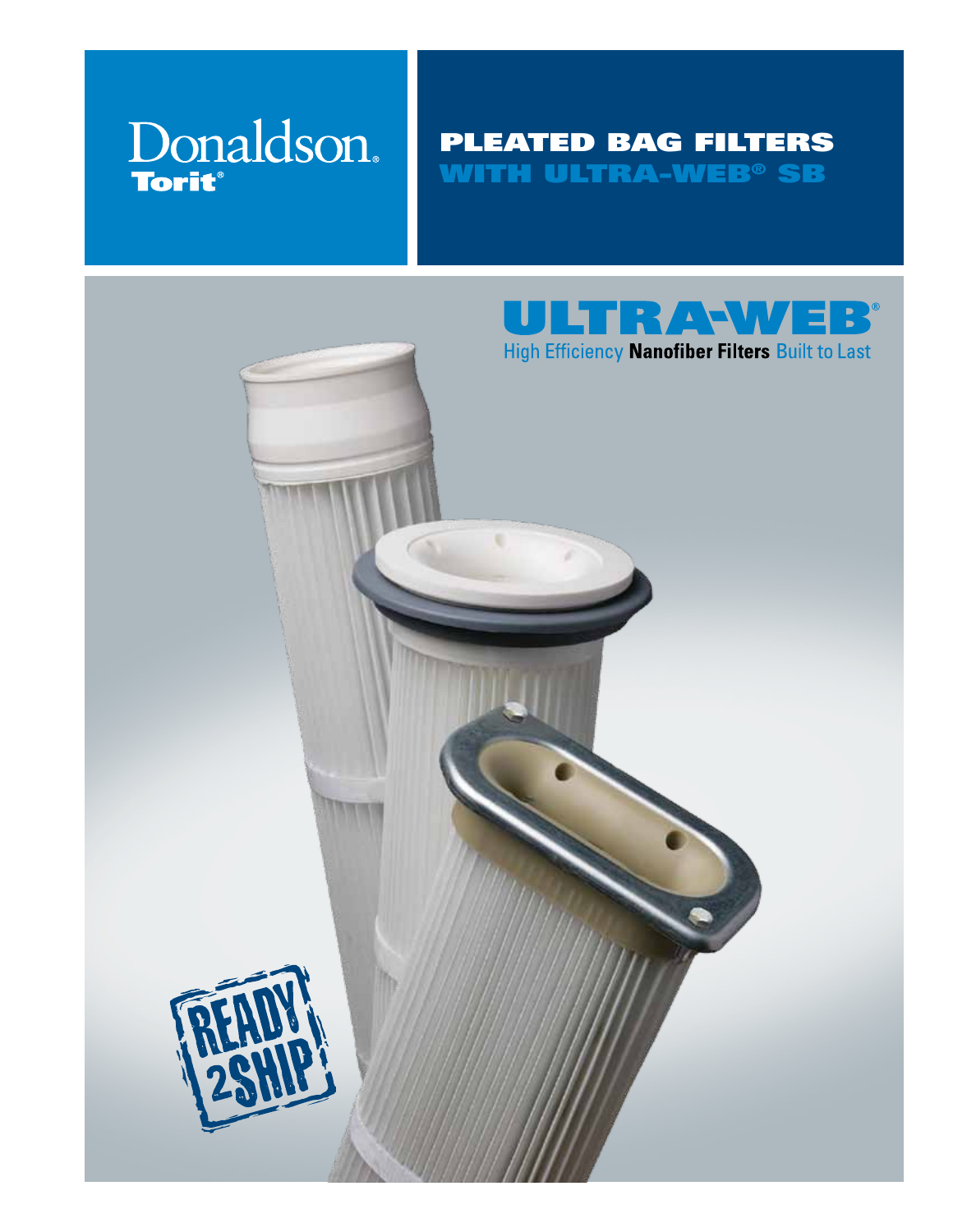## Take a closer look at our Pleated bag filters



**ledgeless bottom design**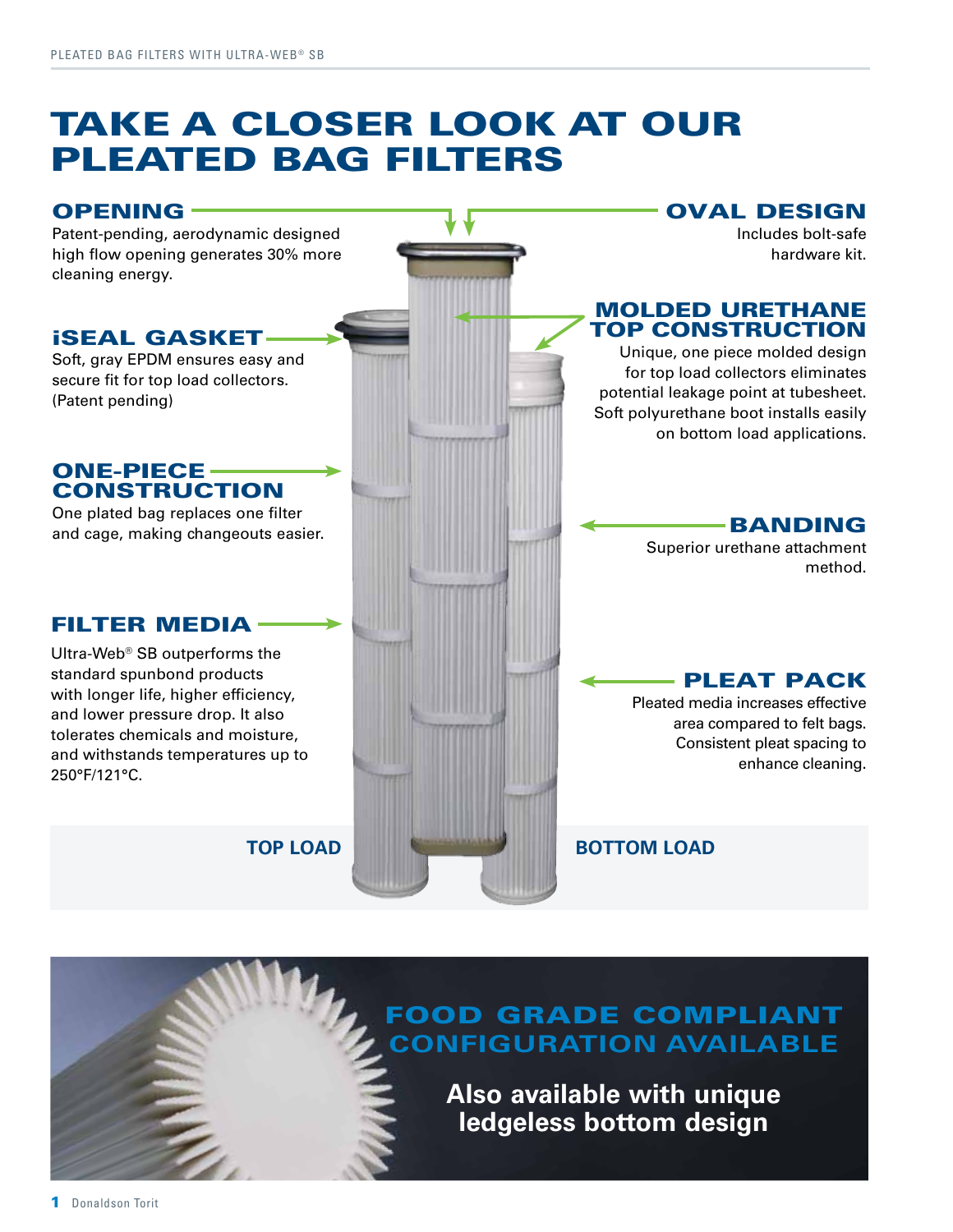## The proven performance OF ULTRA-WEB<sup>®</sup> SB

### Proprietary technology that performs

For more than two decades, Donaldson Torit has advanced the proven and proprietary Ultra-Web<sup>®</sup> technology. Made with an electrospinning process that produces a very fine, continuous fiber of 0.2-0.3 micron in diameter, Ultra-Web nanofibers form a permanent web-like net with very fine interfiber spaces that trap dust on the surface of the media. Combining superior Ultra-Web technology with a sturdy spunbond polyester substrate, the Ultra-Web SB pleated bag filters deliver longer filter life, higher efficiency, and greater cost savings for baghouse collectors.

- Advanced media is more efficient in capturing submicron dust particles (0.3 micron and larger)
- Longer filter life and better pulse cleaning due to surface loading technology
- Lower energy use with better pulse cleaning and lower operating pressure drop
- Cleaner air, longer filter life, and greater cost savings



| <b>Pleated Bag Filters</b>                                             | $3-10 \mu m$     | $1-3 \mu m$      | $0.3 - 1 \mu m$  |
|------------------------------------------------------------------------|------------------|------------------|------------------|
| Ultra-Web <sup>®</sup> SB Pleated Bag Filters<br><b>MERV 15 Rating</b> | <b>Excellent</b> | <b>Excellent</b> | <b>Excellent</b> |
| <b>Spunbond Pleated Bag Filters</b>                                    | <b>Excellent</b> | Fair             | Fair             |
| 16 oz. (453.6 g) Polyester Felt Bag Filters                            | Fair             | Fair/Poor        | Poor             |

Standard spunbond and 16 oz. (453.6 g) polyester felt are not efficient enough to rate on submicron dust particles. Standard spunbond filters capture particulate at the 1-3 micron level, while 16 oz. (453.6 g) polyester felt only effectively captures at the 3-10 micron level.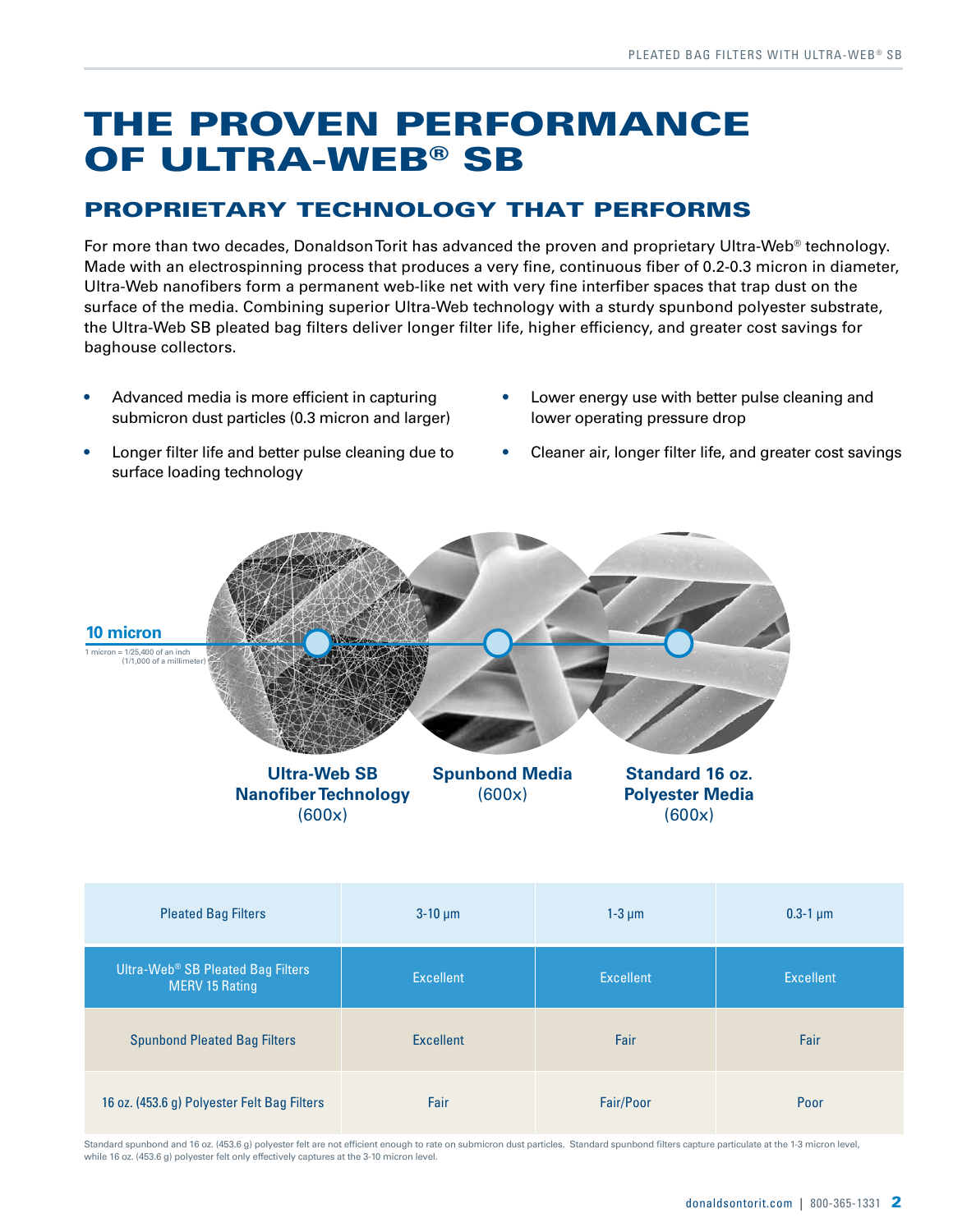# Our advantage is your solution

Why pleated bags? Ultra-Web SB pleated bag filters are engineered to deliver solutions for most common baghouse problems.

| <b>PROBLEM</b>            | <b>PLEATED BAG FILTER SOLUTION</b>                                                                                                                                                  |
|---------------------------|-------------------------------------------------------------------------------------------------------------------------------------------------------------------------------------|
| Not Enough Filter Area    | Pleated bag filters can provide almost twice as much filtration area in existing equipment due<br>to the increased media in the pleat pack design.                                  |
| <b>High Pressure Drop</b> | Increasing filter area causes the air to media ratio to decrease when the airflow stays the same.<br>The pressure drop also decreases.                                              |
| Abrasion                  | Pleated bag filters are shorter than the fabric bags they're replacing. This allows for a larger drop<br>out area and less opportunity for bag abrasion.                            |
| <b>Stack Discharge</b>    | Ultra-Web SB offers all the benefits of spunbond media, plus the superiority of nanofiber<br>technology allowing for the capture of submicron particulate reducing stack emissions. |
| <b>Short Life</b>         | Pleated bag filters offer up to 2-3 times the filter life over 16 oz. (453.6 g) polyester felt bags.                                                                                |

| <b>COLLECTOR BAG FILTERS</b>           |                                                    |                                                    |                                                                                                         |
|----------------------------------------|----------------------------------------------------|----------------------------------------------------|---------------------------------------------------------------------------------------------------------|
|                                        | <b>Conventional Polyester</b>                      | <b>Ultra-Web SB Pleated</b>                        | <b>Benefits</b>                                                                                         |
| <b>Airflow</b>                         | 55,000 cfm<br>$(93,426 \text{ m}^3/\text{h})$      | 90,000 cfm<br>$(152,879 \text{ m}^3/h)$            | Collectors are now using less energy<br>to operate and are able to operate at<br>the designed flow rate |
| <b>Pressure Drop</b><br>after 6 months | 10 inches of $H2O$<br>$(254 \, \text{mm of H}, 0)$ | 2 inches of $H2O$<br>$(51$ mm of H <sub>2</sub> O) | Filters last longer with fewer filter<br>changeouts                                                     |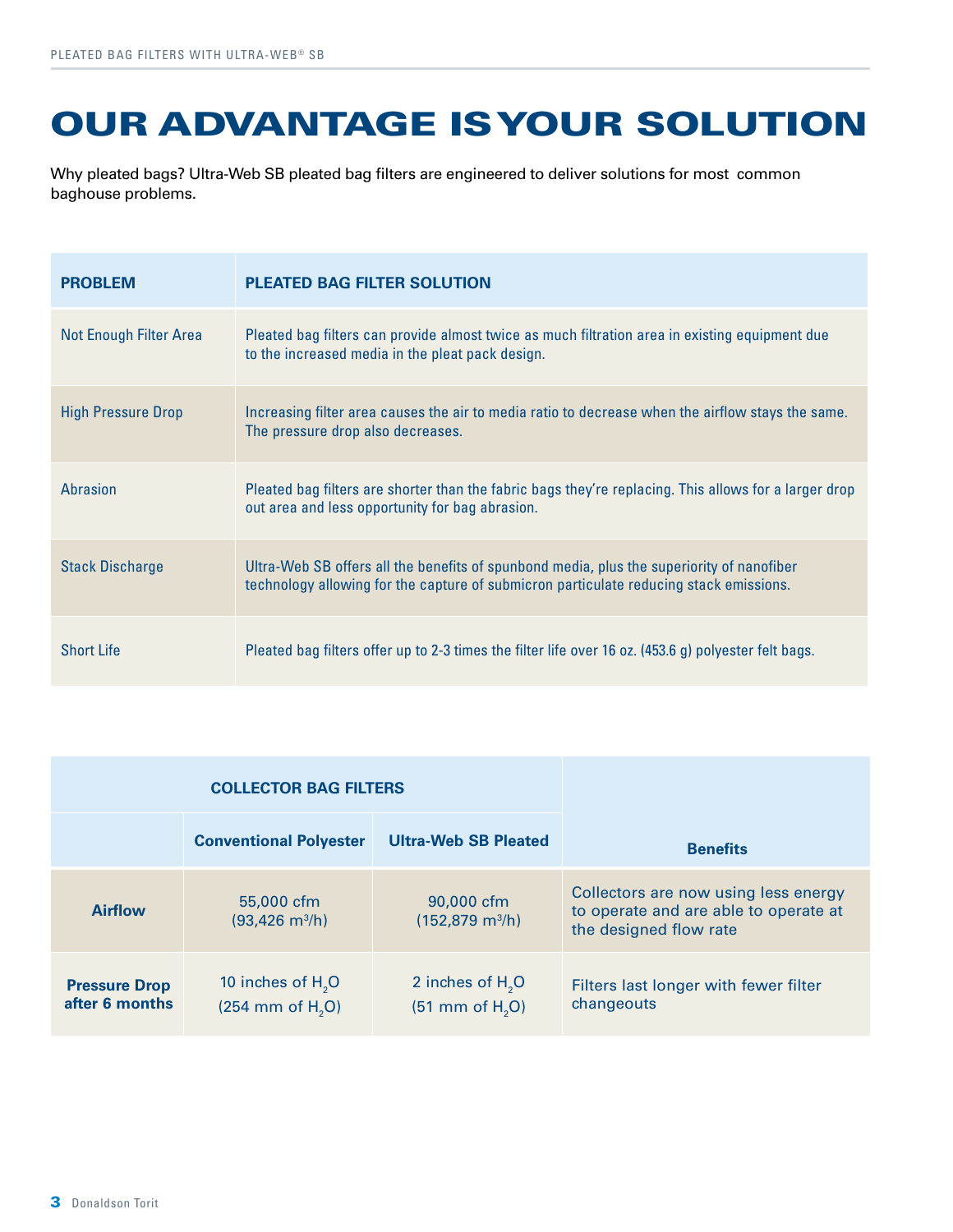## Make a change to the better

Can't think of a good reason to change your brand of pleated bags? Donaldson Torit just provided the answer – pleated bag filters with Ultra-Web<sup>®</sup> SB nanofiber technology available for all popular brands of baghouse collectors.

## NOW AVAILABLE For the RF Collector



RF - Grain Terminal



RF - Quarry

### AVAILABLE FOR ALL Popular baghouse collectors



MB - Glass



FS - Wood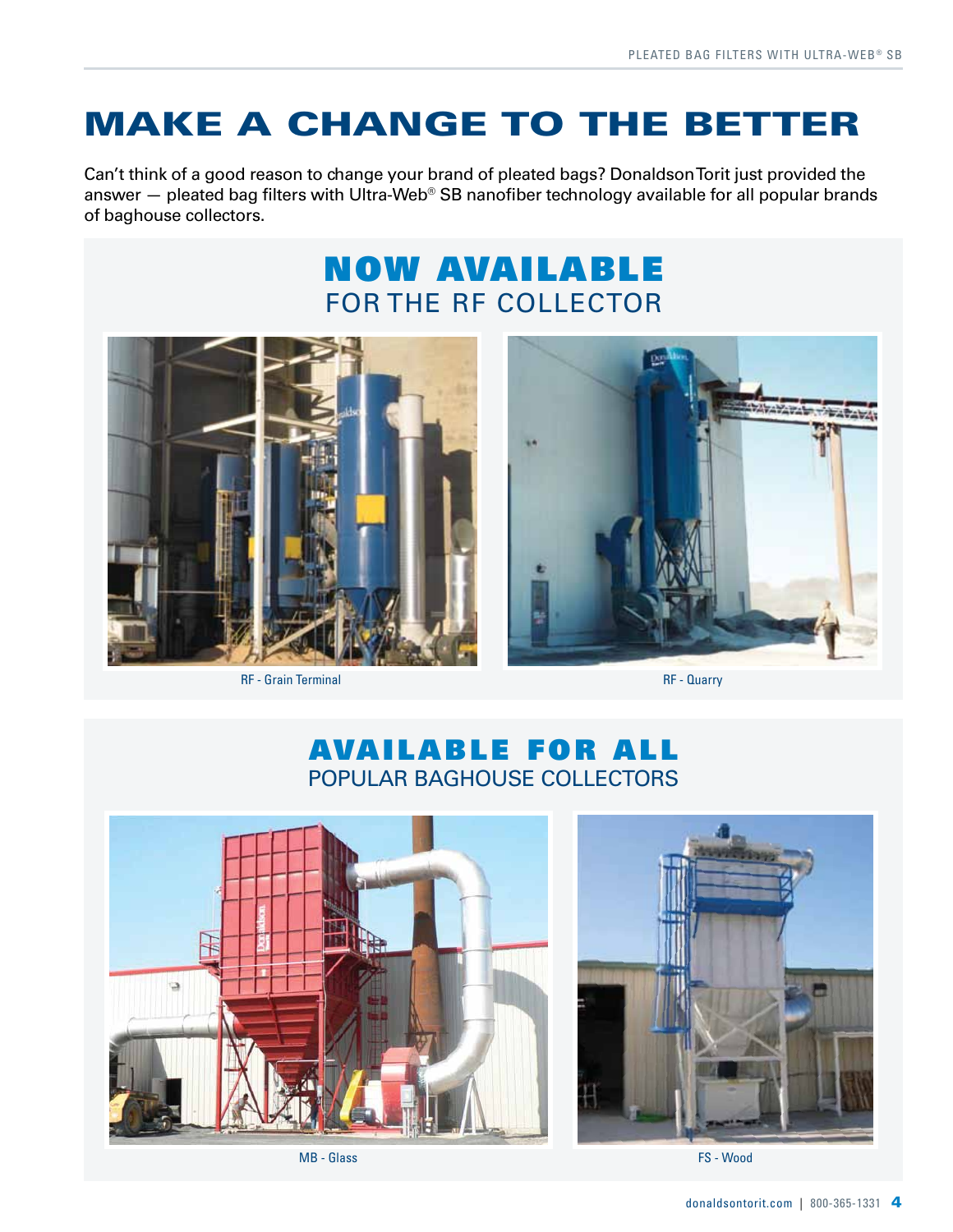### ultra-web® SB pleated bag filters provide superior performance on fibrous wool dust

### **INDUSTRY:** Rug Making

- **PROBLEM:** Fibrous dust from wool rugs clogged up the pleated bag causing high pressure drop (10 in of  ${\sf H}_{\sf 2}$ O /254 mm of  ${\sf H_2O}$ ) and only 6 months filter life
- **SOLUTION:** Donaldson Torit Ultra-Web SB pleated bag filters. The combination of Ultra-Web nanofibers and wider pleat spacing allows effective pulse cleaning, achieves stable pressure drop (2.25 in of  $\text{H}_{\tiny{2}}\text{O}$ /57.2 mm of  $\text{H}_{\tiny{2}}\text{O}$ ), & attains at least twice the filter life.

Not only did they need a baghouse that could handle the fibrous wool dust from spool loading for making rugs, but the plant engineer at this carpet weaving facility wanted filter life longer than six months. Was that too much to ask?

The plant engineer at Karastan and his crew operate and maintain eight MAC baghouse dust collectors



Ultra-Web SB pleated bag filters maintain lower pressure drop across the baghouse in the Karastan rug factory, helping to save energy and keep production running smoothly.

designed for 90,000 cfm on a 24/5 basis. The pleated bag filters they were using worked for 6 months, then plugged up—as evidenced by the 10" of H<sub>2</sub>O (254 mm of H<sub>2</sub>O) pressure drop and the deficient 55,000 cfm (93,426 m<sup>3</sup>/h) through the baghouse system.

An inspection by Donaldson® Torit® found wool fibers packed in the pleats of the bag that couldn't be pulsed out. The system had a variable frequency controller on the fan for greater fan efficiency, but it was not being used.

#### **Donaldson Torit suggested four steps to full remedy:**

- 1. Switch to Donaldson Torit Ultra-Web<sup>®</sup> SB pleated bag filters. The nanofiber layer over the polyester spunbond substrate, combined with the wider pleat spacing, would enable the pulse-clean systems to clean off the collected dust and fibers effectively.
- 2. Use a filter that is 48" (1,219 mm) long instead of 40" (1,016 mm) to provide more media area.
- 3. Use the variable frequency controller to save operating energy.
- 4. Implement a down-time cleaning cycle during weekend shutdown, without the fan running, to keep the filter surface cleaned off as much as possible.

#### **Significant Results**

Karastan implemented all of the recommendations and after ten months (5000 operational hours), the pressure drop of the baghouses is stable  $-$  between 2 and 2.5 inches of  ${\sf H_2O}$  (50.8 and 63.5 mm of  ${\sf H_2O}$ ).

Karastan plant engineer says, "I am thrilled with the performance of the Ultra-Web SB pleated bags! They kept us from having to buy a new collector. So far, we are getting twice the life compared to the old bags, and I suspect we will get even more."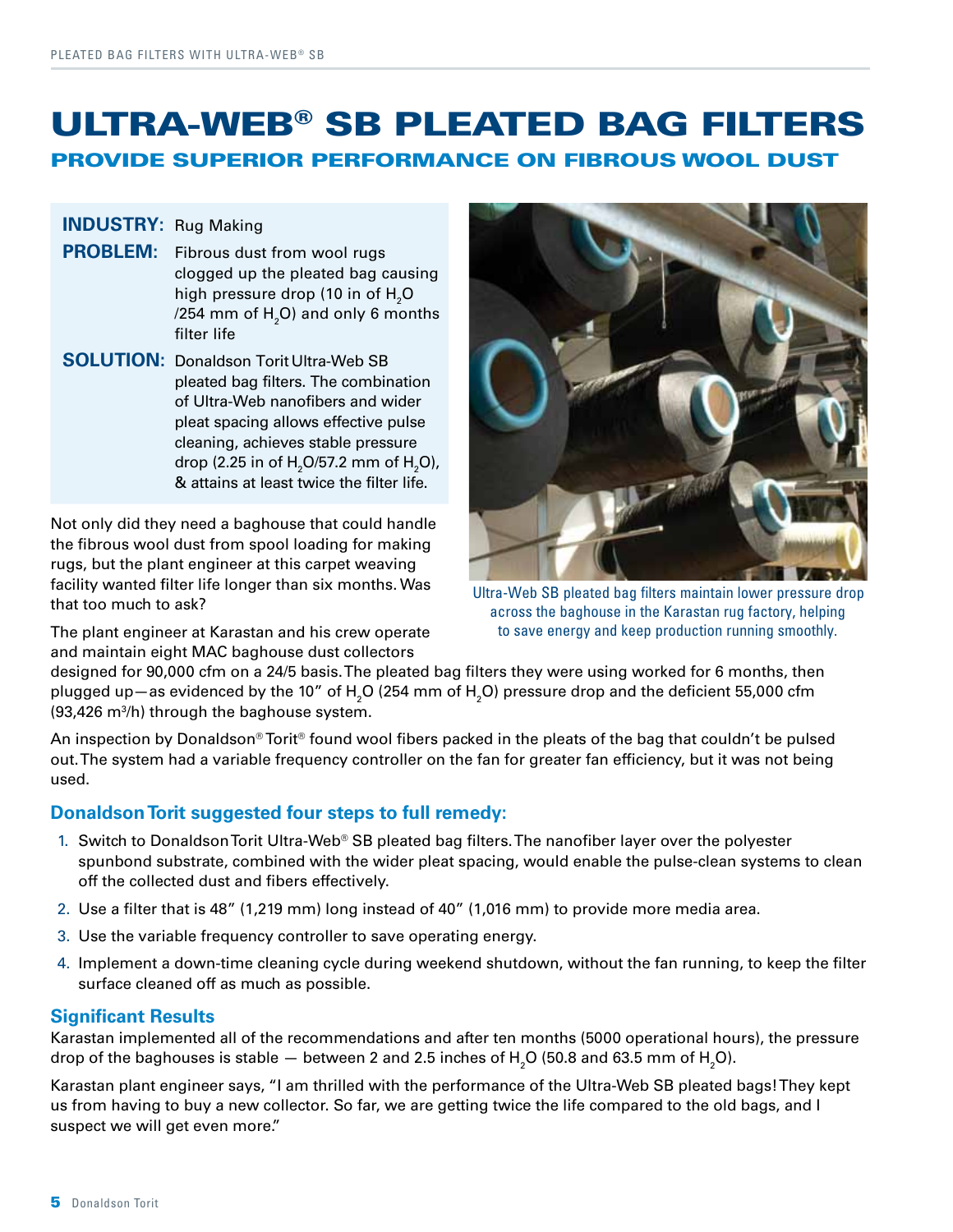

Ultra-Web SB pleated bag filters are available for all popular collectors.

- **• AAF®**
- **• Aeropulse**
- **• BHA**
- **• Buhler Miag**
- **• Camcorp**
- **• Carborundum**
- **• CP Environmental**
- **• C & W**
- **• Flex-Kleen**
- **• Fuller**

**• Kice**

**• Griffin**

**• IAC**

- **• MAC**
- **• MikroPul**
- **• Pneumafil**
- **• Seneca**
- **• Ultra**
- **• Wheelabrator**
- **• + Many others**



**To learn more about Ultra-Web SB pleated bag filters, Call** 800-365-1331 **or visit** donaldsontorit.com